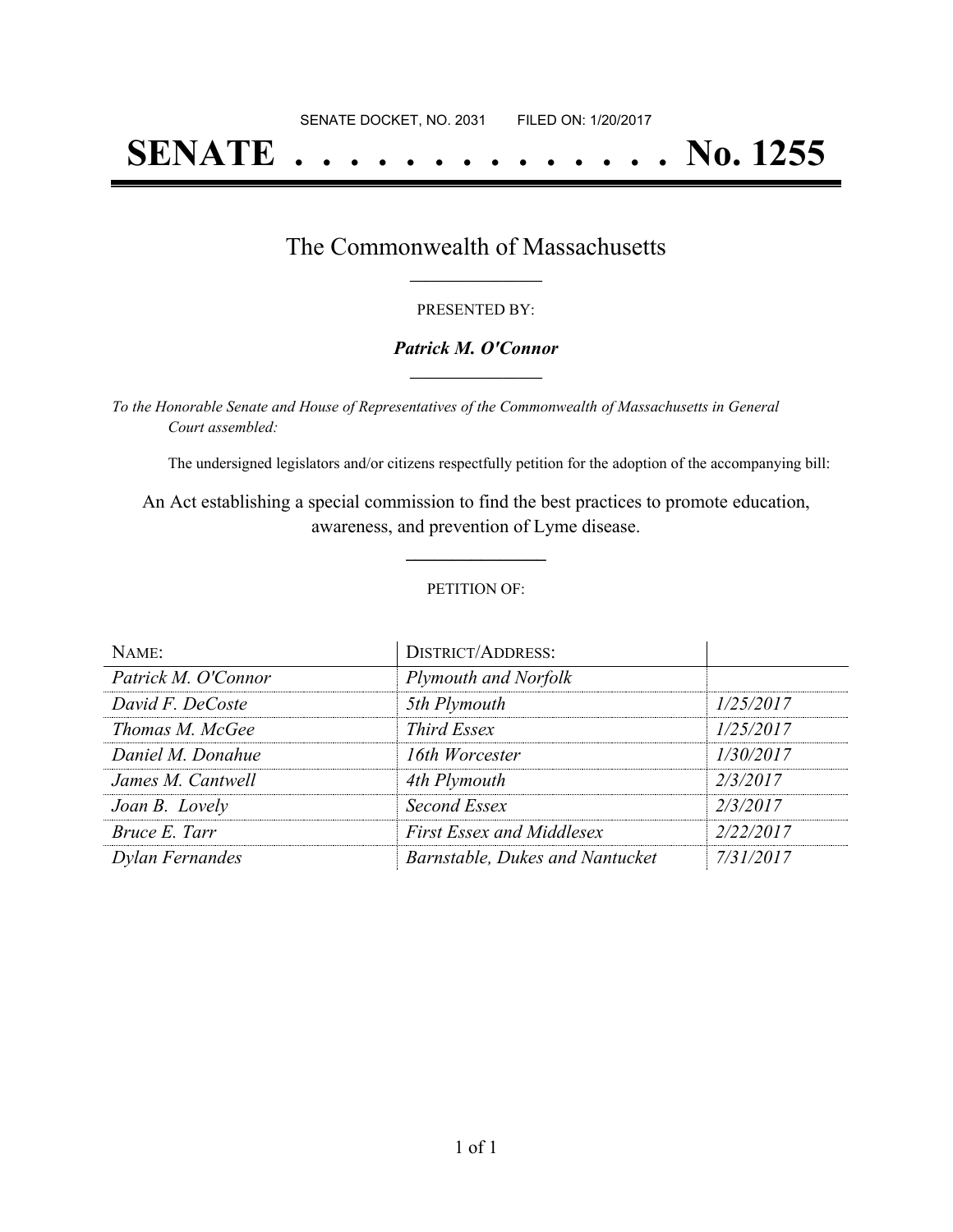## SENATE DOCKET, NO. 2031 FILED ON: 1/20/2017 **SENATE . . . . . . . . . . . . . . No. 1255**

By Mr. O'Connor, a petition (accompanied by bill, Senate, No. 1255) of Patrick M. O'Connor, David F. DeCoste, Thomas M. McGee, Daniel M. Donahue and other members of the General Court for legislation to establish a special commission to find the best practices to promote education, awareness, and prevention of Lyme disease. Public Health.

## The Commonwealth of Massachusetts

**In the One Hundred and Ninetieth General Court (2017-2018) \_\_\_\_\_\_\_\_\_\_\_\_\_\_\_**

**\_\_\_\_\_\_\_\_\_\_\_\_\_\_\_**

An Act establishing a special commission to find the best practices to promote education, awareness, and prevention of Lyme disease.

Be it enacted by the Senate and House of Representatives in General Court assembled, and by the authority *of the same, as follows:*

- 1 Notwithstanding any special or general law there shall be a special commission to study
- 2 the feasibility and best practices for a statewide education and awareness program to prevent the
- 3 contraction of Lyme disease and tick borne illnesses.
- 4 The special commission shall consist of: the secretary of health and human services, or 5 their designee; the commissioner of the department of public health, or their designee; a 6 representative from the Centers for Disease Control and Prevention; two members of the House 7 of Representatives, one of whom to be appointed by the Speaker of the House of 8 Representatives, and the other to be appointed by the minority leader; two members of the 9 Senate, one of whom to be appointed by the President of the Senate, and the other to be 10 appointed by the minority leader; provided, however, that the first meeting of the commission 11 shall take place not later than December 1, 2017.